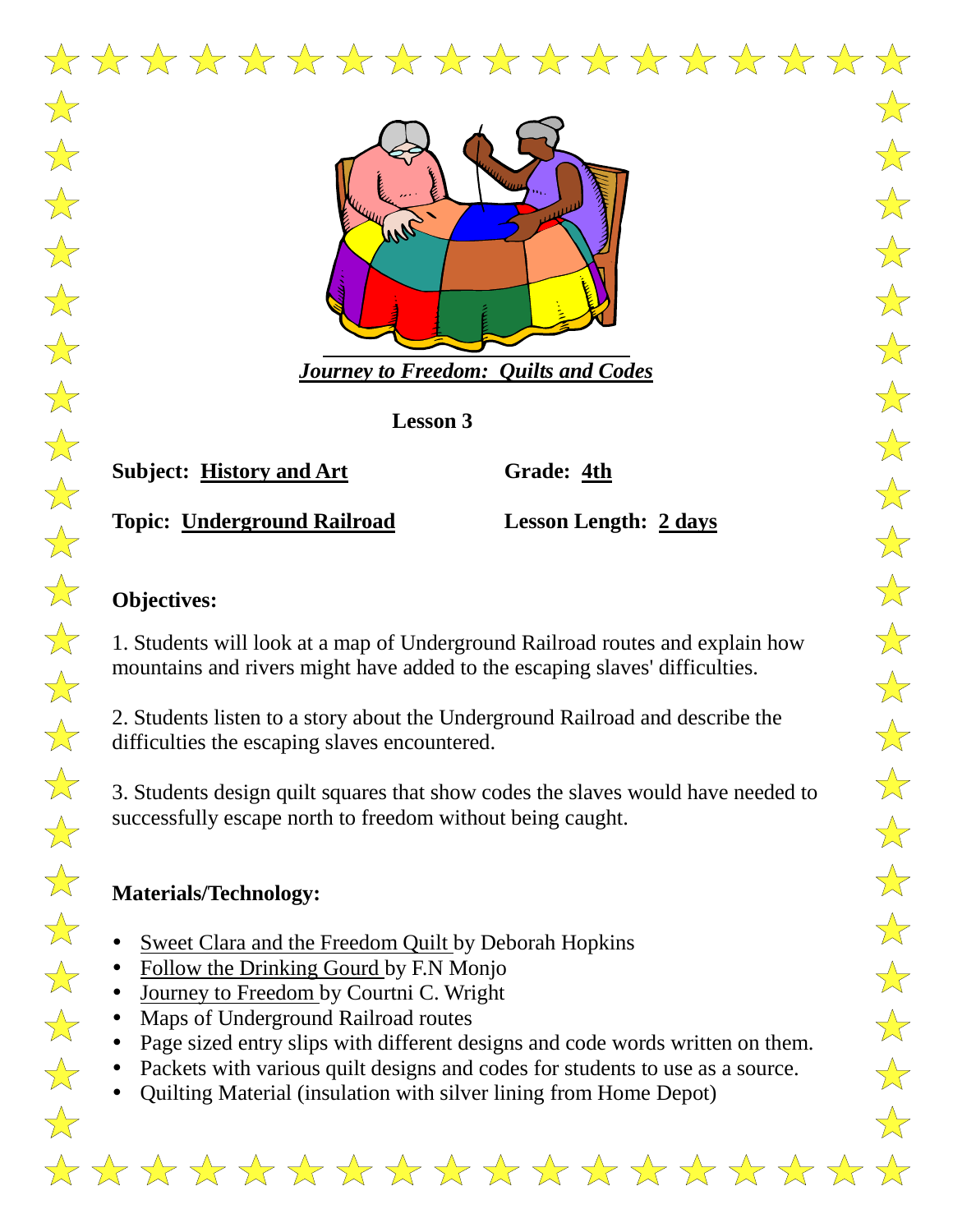$\frac{1}{\sqrt{2}}$ 

 $\frac{1}{\sqrt{2}}$ 

 $\frac{1}{\sqrt{2}}$ 

 $\frac{1}{\sqrt{2}}$ 

 $\frac{1}{\sqrt{2}}$ 

 $\frac{1}{\sqrt{2}}$ 

 $\frac{1}{\sqrt{2}}$ 

 $\frac{1}{\sqrt{2}}$ 

 $\frac{1}{\sqrt{2}}$ 

 $\frac{1}{\sqrt{2}}$ 

 $\frac{1}{\sqrt{2}}$ 

 $\frac{1}{\sqrt{2}}$ 

 $\frac{1}{\sqrt{2}}$ 

 $\frac{1}{\sqrt{2}}$ 

 $\frac{1}{\sqrt{2}}$ 

 $\frac{1}{\sqrt{2}}$ 

 $\frac{1}{\sqrt{2}}$ 

 $\frac{1}{\sqrt{2}}$ 

 $\overleftrightarrow{\lambda}$ 

 $\frac{\lambda}{\lambda}$ 

 $\overrightarrow{\lambda}$ 

 $\bigvee_{\lambda}$ 

- Squares for drawing design
- Pencils

## **Procedures:**

- Begin lesson by reviewing Journey to Freedom and discuss the importance of the conductors on the Underground Railroad.
- Follow discussion with a discussion on the hardships that runaways might have faced traveling north. Use Follow the Drinking Gourd and Journey to Freedom to help students get ideas.
- Write ideas into a web on butcher paper and explain how both factors depended on each other.
- Read Sweet Clara and the Freedom Quilt discussing any ideas that were previously reviewed that come up again. These can be added to the web on the butcher paper.
- After reading the book, hand out entry slips to small groups with designs and words written on them. Students will brainstorm and try to predict what they think their slip means.
- Students will tell the rest of the class what they think each means.
- When each group finishes, teacher explains what each design or code means. When all groups have finished, teacher passes out packet with the information for the students to use.
- Each student is then given a design square. They will design a quilt square that will get them out of their classroom and to the flagpole without being caught by the principal. As a group, the students come up with their own quilt that will direct "runaways" to freedom. In the background play "Follow the Drinking Gourd" music.